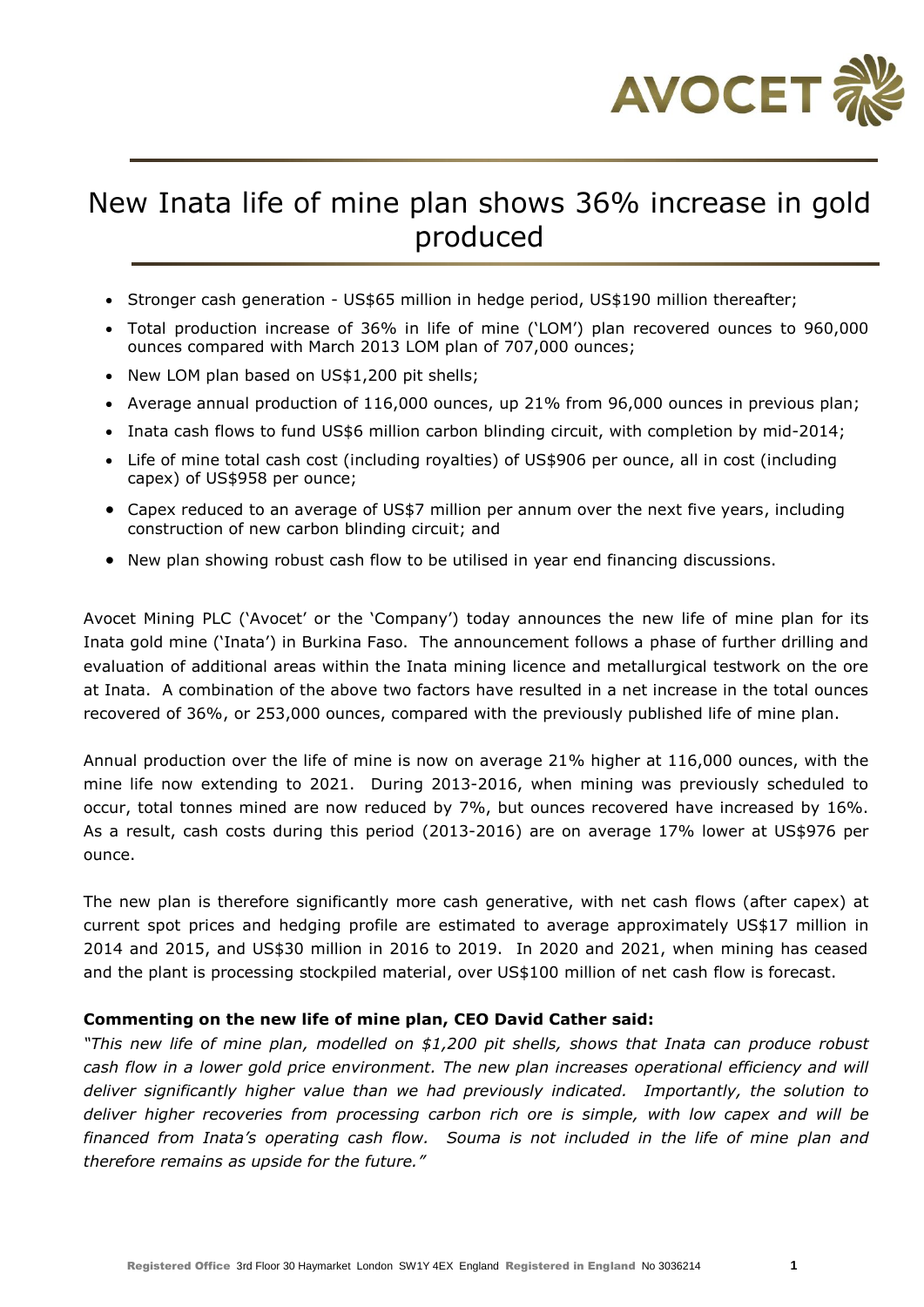#### **Management Conference Call**

The Company will host a presentation at the offices of its PR Consultant (Pelham Bell Pottinger) for investors and analysts at 9am (UK) on Thursday 8 August 2013 to discuss both this release and the Company's Q2 results, which was also released today in a separate release. This presentation will be made available on Avocet's website (www.avocetmining.com) ahead of this meeting taking place.

A conference call facility is also available for this call; dial in details are as follows:

UK: 0800 6940257 Norway: 21563013 Alternative number: +44 (0)1452 555 566

Conference ID # 14084368

A recording of the conference call will also be made available on the Avocet website later on the same day.

#### **FOR FURTHER INFORMATION PLEASE CONTACT**

| Avocet Mining PLC                                       | Pelham Bell Pottinger<br><b>Financial PR Consultants</b> | J.P. Morgan Cazenove<br>Corporate Broker | Arctic Securities<br>Financial Adviser &<br>Market Maker | SEB Enskilda<br>Financial Adviser &<br>Market Maker |
|---------------------------------------------------------|----------------------------------------------------------|------------------------------------------|----------------------------------------------------------|-----------------------------------------------------|
| David Cather, CEO<br>Mike Norris, FD<br>Rob Simmons, IR | Daniel Thöle                                             | Michael Wentworth-Stanley                | Arne Wenger<br>Petter Bakken                             | Fredrik Cappelen                                    |
| +44 20 7766 7676                                        | +44 20 7861 3232                                         | +44 20 7742 4000                         | +47 2101 3100                                            | +47 2100 8500                                       |

#### **NOTES TO EDITORS**

Avocet Mining PLC is a gold mining and exploration company listed on the London Stock Exchange (ticker: AVM.L) and the Oslo Børs (ticker: AVM.OL). The Company's principal activities are gold mining and exploration in West Africa.

In Burkina Faso the Company owns 90% of the Inata Gold Mine. The deposit at Inata currently comprises a Mineral Resource of 4.7 million ounces and an Ore Reserve of 0.9 million ounces. The Inata Gold Mine poured its first gold in December 2009 and produced 135,189 ounces of gold in 2012.

Other assets in Burkina Faso include eight exploration permits surrounding the Inata Gold Mine in the broader Bélahouro region. The most advanced of these projects is Souma, some 20 kilometres from the Inata Gold Mine, where there is a Mineral Resources estimate of 0.8 million ounces.

In Guinea, Avocet owns exploration licences in the north east of the country. Mineral Resource development has been ongoing since 2005 and the Tri-K project is the most advanced project, which is currently in the feasibility study stage.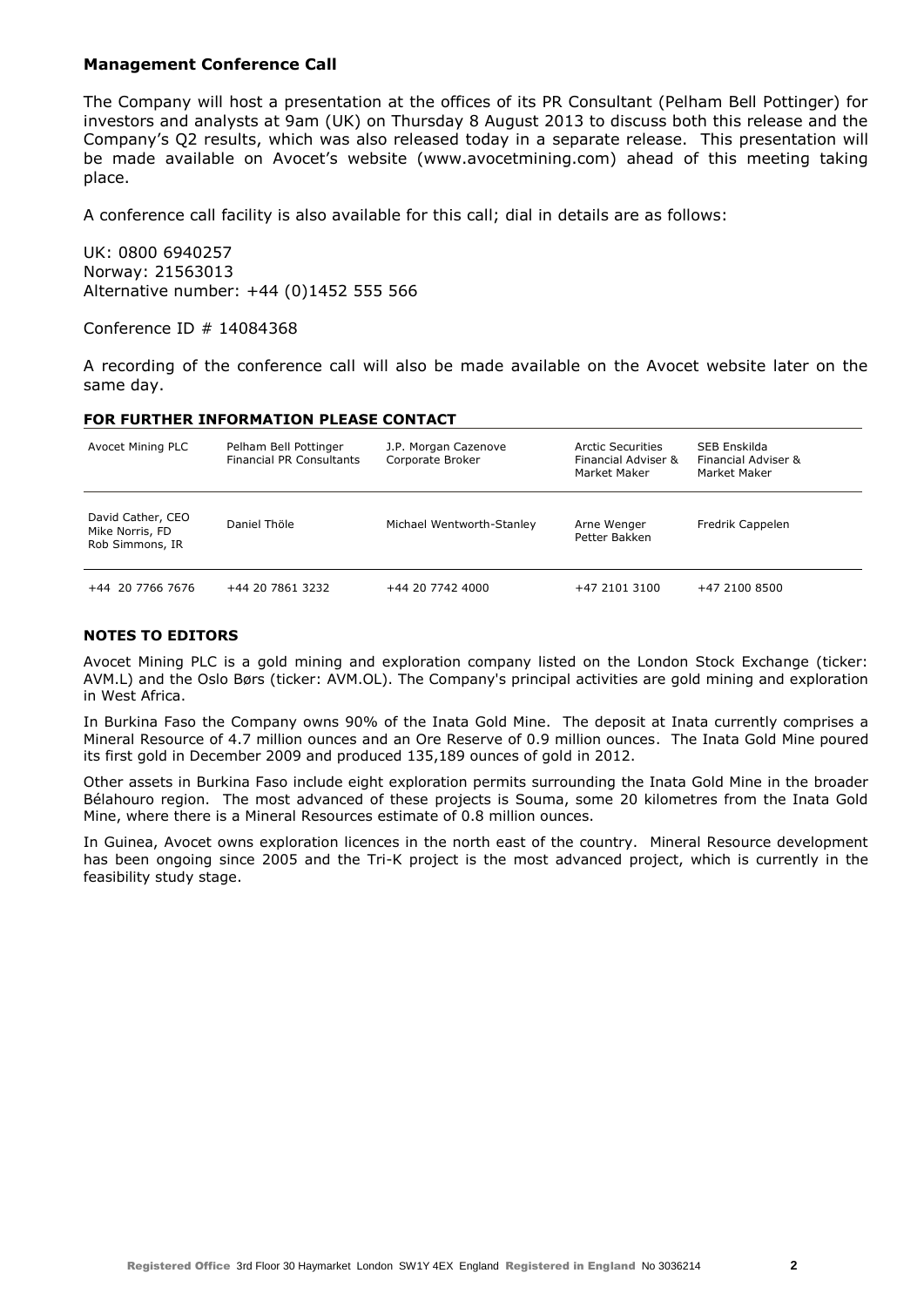# **New life of mine plan**

As shown in the table below, the new LOMP has 1.15 million ounces of contained gold, a life of mine gold recovery of 83% and gold produced of over 960,000 ounces. The gold price assumption is unchanged at US\$1,200 per ounce. This plan only includes material mined from Inata and does not include Souma, which remains as upside for the project as a satellite deposit.

|                                              |           | 2013    | 2014    | 2015    | 2016    | 2017    | 2018    | 2019    | 2020    | 2021           | <b>Total</b> |
|----------------------------------------------|-----------|---------|---------|---------|---------|---------|---------|---------|---------|----------------|--------------|
| <b>PRODUCTION</b>                            |           |         |         |         |         |         |         |         |         |                |              |
|                                              |           |         |         |         |         |         |         |         |         |                |              |
| <b>Waste Mined</b>                           | (kt)      | 32,117  | 28,715  | 25,435  | 25,842  | 28,551  | 28,983  | 20,746  |         | ÷.             | 190,389      |
| <b>Mined Ore</b>                             | (kt)      | 3,350   | 2,310   | 2,840   | 1,523   | 1,574   | 2,042   | 2,986   |         |                | 16,626       |
| <b>Total Mined</b>                           | (kt)      | 35,467  | 31,025  | 28,275  | 27,365  | 30,125  | 31,025  | 23,732  |         | $\blacksquare$ | 207,015      |
| Strip ratio                                  |           | 9.59    | 12.43   | 8.96    | 16.96   | 18.14   | 14.20   | 6.95    |         |                | 11.5         |
| Mined Ore Grade                              | (g/t)     | 1.79    | 2.21    | 2.43    | 1.83    | 1.72    | 2.11    | 2.67    |         |                | 2.15         |
| Contained gold                               | (oz)      | 193,215 | 164,043 | 222,034 | 89,825  | 86,840  | 138,661 | 256,300 |         |                | 1,150,919    |
| <b>Milled Ore</b>                            | (kt)      | 2,523   | 2,040   | 1,933   | 2,062   | 2,293   | 2,188   | 1,686   | 1,513   | 388            | 16,626       |
| Milled Ore Grade                             | (g/t)     | 1.85    | 2.19    | 2.22    | 2.17    | 1.86    | 2.10    | 2.11    | 2.72    | 3.52           | 2.15         |
| lContained Gold                              | (oz)      | 150,135 | 143,359 | 138,187 | 143,823 | 136,873 | 147,787 | 114,302 | 132,548 | 43,905         | 1,150,919    |
| Mill Recovery                                | $(\% )$   | 88%     | 86%     | 83%     | 84%     | 86%     | 84%     | 81%     | 77%     | 75%            | 83%          |
| <b>Gold Recovered</b>                        | (oz)      | 131,495 | 123,497 | 114,332 | 120,945 | 117,422 | 124,302 | 93,045  | 102,463 | 32,802         | 960,302      |
| Gold in circuit                              |           | 3,526   |         |         |         |         |         |         |         |                |              |
| Gold sold                                    |           | 135,021 | 123,497 | 114,332 | 120,945 | 117,422 | 124,302 | 93,045  | 102,463 | 32,802         | 963,828      |
|                                              |           |         |         |         |         |         |         |         |         |                |              |
| <b>Total cash costs</b><br>(incl. royalties) | (US\$/oz) | 1,042   | 965     | 971     | 925     | 1,023   | 968     | 996     | 439     | 371            | 906          |
| All in cash cost<br>(incl. capex)            | (US\$/oz) | 1,169   | 1,042   | 1,026   | 973     | 1,067   | 1,007   | 1,009   | 439     | 371            | 958          |

The new life of mine plan is the culmination of a phase of evaluation and planning to add new areas to the plan, metallurgical testwork and improvements to the predictability of processing carbonaceous ores and a plan for a low cost upgrade to the Inata processing plant that will increase both gold recoveries from carbonaceous ores and Inata's ability to process carbonaceous ore types earlier in the mine life rather than stockpiling this material for later in the mine life. In total 253,000 ounces of recovered gold have been added to the plan, from the sources as shown in the table below. A comparison table of the two LOM plans is shown later in this release.

| Area of increase                                            | <b>Additional ounces</b><br>of gold production |
|-------------------------------------------------------------|------------------------------------------------|
| Increase in LOM recoveries and additional high PRI material | 81,000                                         |
| Additional Inferred oxide material                          | 172,000                                        |
| <b>Total</b>                                                | 253,000                                        |

## **Increased recoveries**

The March 2013 life of mine plan assumed no improvements to the Inata processing plant. Since March, metallurgical testwork has provided a more accurate method of modelling recoveries from the various Inata ore types. Unlike the previous processing model, which only considered each sample's Preg Robbing Index ('PRI'), the new method of modelling uses an algorithm that accounts for PRI, head grade, sulphur content and arsenic concentration of each ore sample.

The new recovery algorithm has now provided a means for estimating the potential impact of various engineering modifications to the Inata process plant. Testwork has shown that construction of a carbon blinding circuit at Inata would result in significantly improved gold recoveries when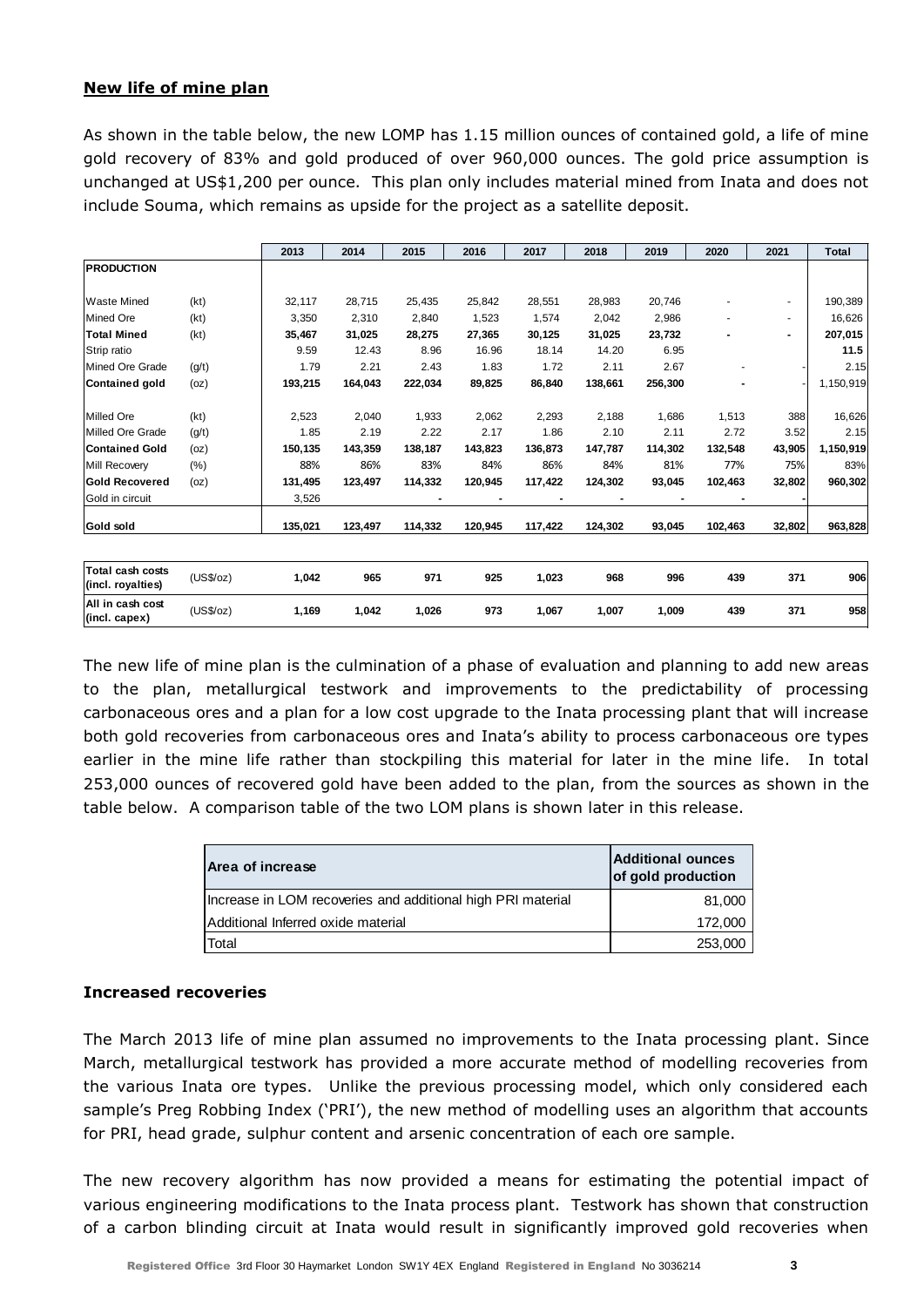processing ore with high PRI values. As shown in the comparison table below, this blinding circuit increases life of mine recoveries from 78% to 83%. Ordering of long lead items has been completed and the blinding circuit is expected to become operational in mid-2014. The estimated capital cost of this project is US\$6 million, with US\$3.4 million budgeted for 2013. This investment will be funded from Inata's own operating cash flow and is significantly lower cost than the flotation regrind solutions previously considered for processing of carbonaceous ore types.

## **Additional high-PRI material**

The carbon blinding circuit will also make carbonaceous (high PRI) ore economic that was previously excluded from the mine plan allowing additional areas of carbonaceous material to be mined and processed profitability.

Inata's enhanced ability to handle carbonaceous ore improves flexibility in the mining schedule. The blinding circuit will facilitate processing of carbonaceous ore as it is mined, rather than stockpiling ore for processing at the end of the mine life. Mining is therefore spread over seven years, rather than four in the previous plan, and this greatly reduces mining costs in the initial four years of the new plan. As a result, the peak stockpile balance is now 2.6 million tonnes, 51% lower than the previous peak stockpile balance.

Importantly, with the reduction in mining volumes in 2013-2016, total cash costs for this period are scheduled to be on average 17% lower. Total cash costs over the life of mine are also scheduled to be 6% lower at US\$906/oz; this reflects the increase in gold production and slightly offset by a higher strip ratio.

# **Additional Inferred oxide material**

Additional areas of Inferred material included in the new life of mine plan are located parallel to the existing pits at Minfo East and Inata South, and are near surface sources of oxide material that are located within the Inata mining licence. Infill drilling of this material to generate Measured and Indicated Mineral Resources has been completed and this work will be published before the end of the year. In total, these areas along with other Inferred material contained in the planned life of mine pit shells contribute 172,000 ounces of the additional gold production over the course of the mine life.

The tonnage and grade of Inferred material included in the current pit shells is approximately 2.6Mt @ 2.56 g/t. Mining of much of this oxide material is scheduled to take place during 2014 and 2015, providing time to construct and implement the plant upgrade to allow processing of the deeper carbonaceous ores.

As these areas have been included, the life of mine strip ratio has increased to 11.5, with higher phase of waste stripping scheduled for 2016 and 2017. The primary reasons for the higher strip ratio are an increase in the number of smaller satellite pits and larger, deeper pits due to higher recoveries of carbonaceous fresh ores, arising as a result of the carbon blinding circuit

## **Cash costs**

Life of mine total cash costs (including royalties) have fallen to US\$906 per ounce; this includes the benefit of an increase in overall production and improved recoveries when processing carbonaceous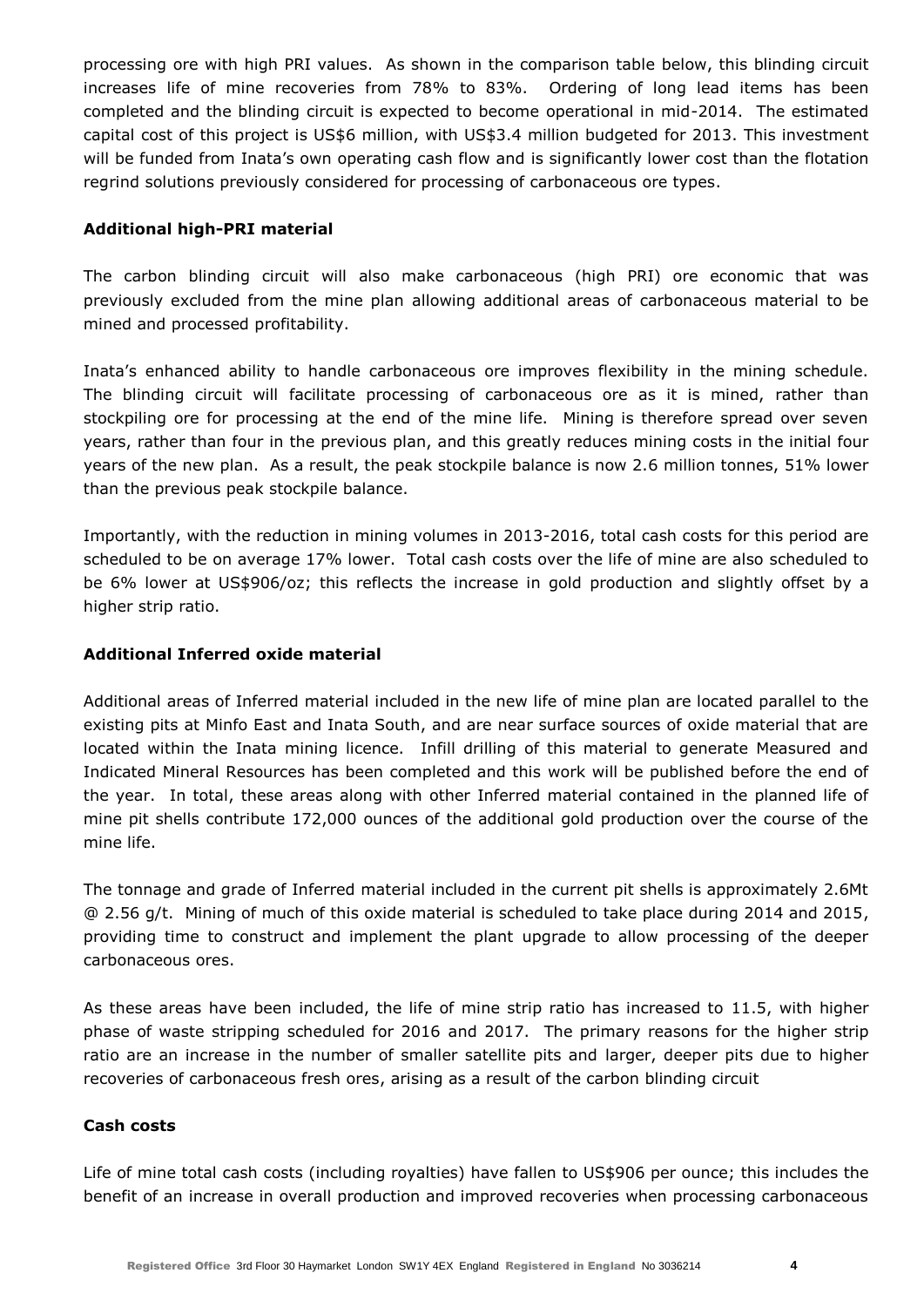ore types. The optimised scheduling of mining operations to better match the processing capabilities has resulted in more consistent and lower cash costs earlier in the life of mine.

# **Comparison with previous life of mine plan**

|                                       |           | Life of mine plan |           |          |  |  |
|---------------------------------------|-----------|-------------------|-----------|----------|--|--|
| <b>PRODUCTION</b>                     |           | $Mar-13$          | Aug-13    | % change |  |  |
|                                       |           |                   |           |          |  |  |
| Waste Mined                           | (kt)      | 117,863           | 190,389   | 62%      |  |  |
| Mined Ore                             | (kt)      | 13,532            | 16,626    | 23%      |  |  |
| <b>Total Mined</b>                    | (kt)      | 131,394           | 207,015   | 58%      |  |  |
| Strip ratio                           |           | 8.71              | 11.5      | 31%      |  |  |
| Mined Ore Grade                       | (g/t)     | 2.06              | 2.15      | 5%       |  |  |
| <b>Contained gold</b>                 | (oz)      | 898,002           | 1,150,919 | 28%      |  |  |
|                                       |           |                   |           |          |  |  |
| Milled Ore                            | (kt)      | 13,873            | 16,626    | 20%      |  |  |
| Milled Ore Grade                      | (g/t)     | 2.04              | 2.15      | 6%       |  |  |
| <b>Contained Gold</b>                 | (oz)      | 909,617           | 1,150,919 | 27%      |  |  |
| Mill Recovery                         | $(\% )$   | 78%               | 83%       | 7%       |  |  |
| <b>Gold Recovered</b>                 | (oz)      | 707,480           | 960,302   | 36%      |  |  |
|                                       |           |                   |           |          |  |  |
| Total cash costs<br>(incl. royalties) | (US\$/oz) | 964               | 906       | -6%      |  |  |
| All in cash cost<br>(incl. capex)     | (US\$/oz) | 1,028             | 958       | $-7%$    |  |  |

The table below shows a comparison between the life of mine plan announced in March.

## **Ore Reserves**

Inata's new Ore Reserve is shown in the table below, which is dated as of 31 May 2013, and is based upon a gold price assumption of US\$1,200/oz. The new Ore Reserve of 0.95 million ounces is 4% higher than the Ore Reserve announced in March 2013, due to higher grades.

| <b>Open Pits</b>      | <b>Gross</b>  |              |                                   | <b>Net Attributable</b> |              |                  |
|-----------------------|---------------|--------------|-----------------------------------|-------------------------|--------------|------------------|
|                       | <b>Tonnes</b> | Grade        | <b>Contained</b><br><b>Ounces</b> | <b>Tonnes</b>           | <b>Grade</b> | <b>Contained</b> |
|                       |               | (Au)<br>g/t) |                                   |                         | (Au)<br>g(t) | <b>Ounces</b>    |
| In situ               |               |              |                                   |                         |              |                  |
| Proved                | 3,083,000     | 1.84         | 182,000                           | 2,774,600               | 1.84         | 163,930          |
| Probable              | 9,445,000     | 2.41         | 731,000                           | 8,500,460               | 2.41         | 657,550          |
| <b>ROM Stockpiles</b> |               |              |                                   |                         |              |                  |
| Proved                | 883,000       | 0.98         | 27,700                            | 794,800                 | 0.98         | 24,940           |
| Probable              | 219,000       | 1.49         | 10,500                            | 196,800                 | 1.49         | 9,420            |
| <b>TOTAL</b>          | 13,630,000    | 2.17         | 950,900                           | 12,266,690              | 2.17         | 855,850          |

*The above Ore Reserves estimated using a gold price assumption \$1,200 per ounce. Figures shown above are gross (100%) and 90% are attributable to Avocet. The government of Burkina Faso holds the remaining 10%.Ore Reserves were estimated by Mr Clayton Reeves (MSAIIM). Mr Reeves is a Competent Person as defined by the JORC Code. Mr Reeves has consented to the inclusion of the technical information in this report in the form and context in which it occurs.*

In addition to the above Ore Reserve, the life of mine plan announced today includes 2.6Mt of Inferred resources in the process of being upgraded to Measured or Indicated Mineral Resources, and is expected to be converted to Ore Reserves. Inata has historically had a high conversion rate of Inferred resources to Measured and Indicated resources Drilling on the additional material